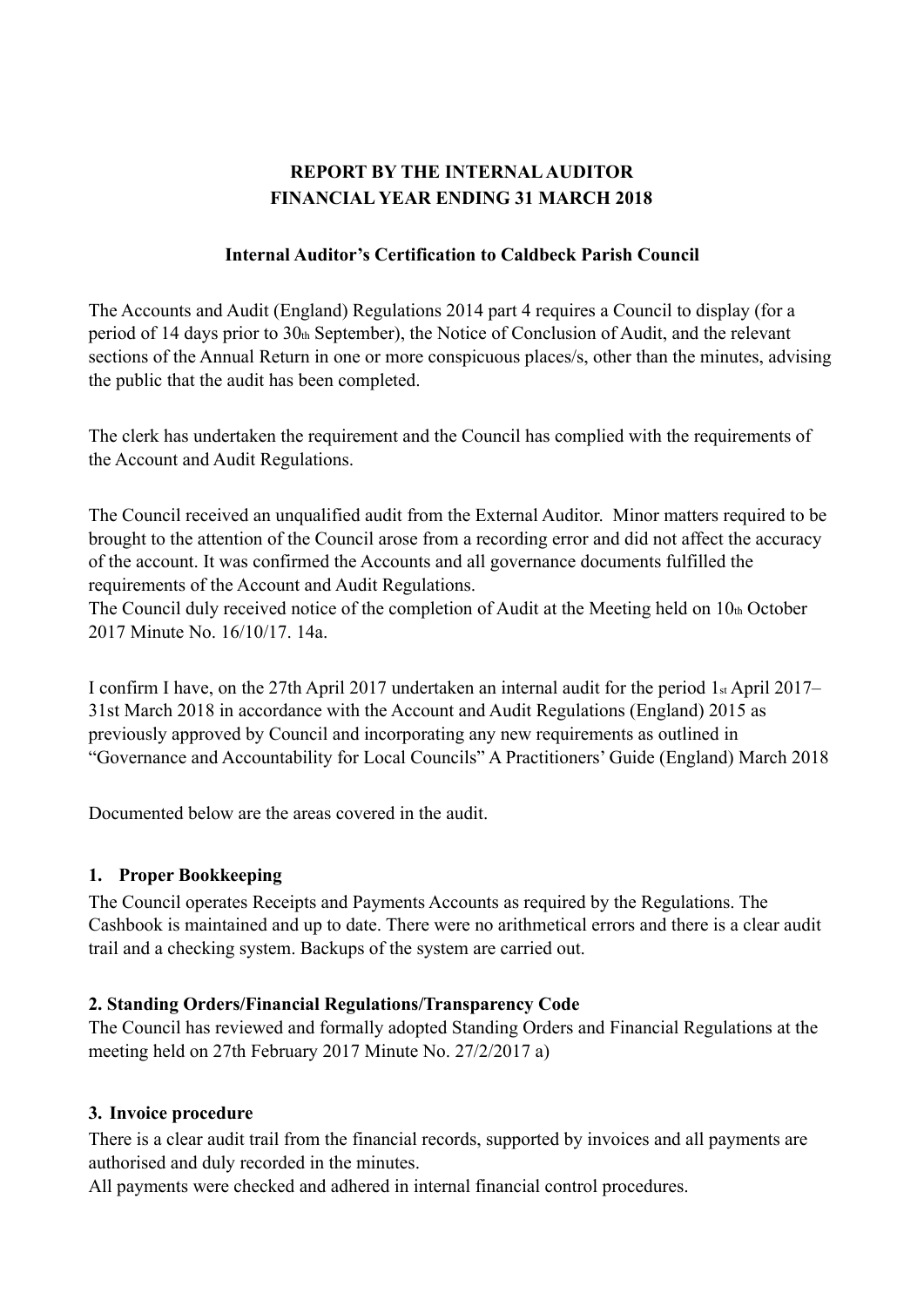## **4. VAT**

Vat has been recorded and the correct sum of  $£259.29$  has been identified for the period 1<sub>st</sub>.April 2017 to 31<sub>st</sub> March 2018 and a claim has been submitted. The accuracy of the figure is confirmed by the audit trail to the cashbook.

## **5. Sct 137 Payments**

There is a statutory requirement to maintain 'a separate account' of expenditure under Local Government Act 1972 section 137 by the inclusion in the cashbook of a separate accounting column. The sums granted under this power are well within the 2017/18 limit for Caldbeck Parish Council.

## **6. Risk Management**

The Council annually reviews all risks to which the council is exposed. The Risk Assessment document was received, approved and adopted by the Council at the meeting held on  $26<sub>th</sub>$  February, 2018 Minute No – 15

## **7. Internal Financial Controls**

There is clear evidence by checks, dates and signatures on relevant documents e.g. invoices, financial statements, schedule of payments, bank reconciliations, and chequebook stubs that the Council is in control of the use of public monies. Internal Financial Controls are documented and were reviewed and adopted at the meeting held on 26th February 2018 Minute No. 15

### **8. Register of Interest**

Members have duly completed the Register of Interests and fulfilled their obligation to update the details annually. All members notify and record as appropriate at each meeting where there is a disclosable pecuniary interest.

### **9. Budgetary Control**

A correct budget process is in place and the budget is monitored quarterly.

The accounting method enables immediate identification of monthly and cumulative spends to each budget heading. The financial reports presented by the RFO enable the council to readily address any budget under/overspends and if necessary make the relevant virements.

### **10. Cash Balances at the Bank**

It is a requirement of internal audit to express a view on whether the cash reserves of the council are adequate or excessive. The balance is adequate to meet the future budgeted undertakings of the council. The donation for the Hesket Lonning is appropriately earmarked and is restricted to that purpose.

### **11. Income Controls**

All income is properly recorded and promptly banked and adequate measures are in force to ensure security. All allotment fees have been collected.